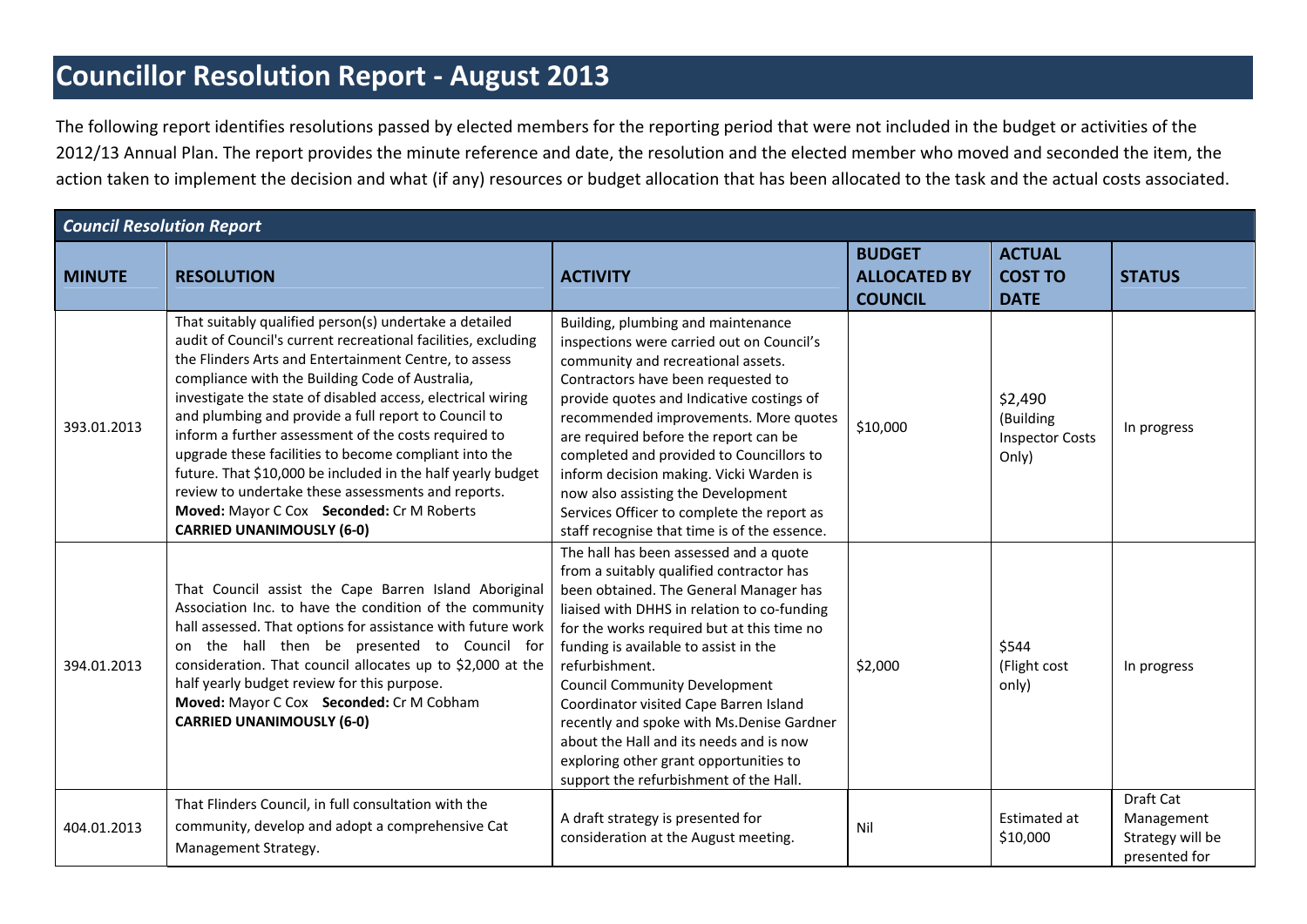| <b>Council Resolution Report</b> |                                                                                                                                                                                                                                                                                                                                                                                                                                                                                                                         |                                                                                                                                                                                                                                                                                         |                                                        |                                                |                                            |  |  |
|----------------------------------|-------------------------------------------------------------------------------------------------------------------------------------------------------------------------------------------------------------------------------------------------------------------------------------------------------------------------------------------------------------------------------------------------------------------------------------------------------------------------------------------------------------------------|-----------------------------------------------------------------------------------------------------------------------------------------------------------------------------------------------------------------------------------------------------------------------------------------|--------------------------------------------------------|------------------------------------------------|--------------------------------------------|--|--|
| <b>MINUTE</b>                    | <b>RESOLUTION</b>                                                                                                                                                                                                                                                                                                                                                                                                                                                                                                       | <b>ACTIVITY</b>                                                                                                                                                                                                                                                                         | <b>BUDGET</b><br><b>ALLOCATED BY</b><br><b>COUNCIL</b> | <b>ACTUAL</b><br><b>COST TO</b><br><b>DATE</b> | <b>STATUS</b>                              |  |  |
|                                  | Moved: Mayor Carol Cox Seconded: Cr P Rhodes<br><b>CARRIED UNANIMOUSLY (6-0)</b>                                                                                                                                                                                                                                                                                                                                                                                                                                        |                                                                                                                                                                                                                                                                                         |                                                        |                                                | consideration at<br>August 2013<br>meeting |  |  |
| 454.02.2013                      | That Flinders Council engage the services of a Conflict<br>Resolution Mediator (or similar) to assist Councillors and<br>any relevant staff members to positively address long-<br>standing & ongoing unresolved conflict issues.<br>Moved: Cr M Cobham Seconded: Deputy Mayor D<br>Williams<br>CARRIED (4-3)<br>For: Mayor C Cox, Deputy Mayor D Williams, Cr M<br>Cobham, Cr M Roberts<br>Against: Cr P Rhodes, Cr G Willis, Cr R Wise                                                                                | Unable to comply with the resolution due<br>to some elected members not availing<br>themselves for the mediation session. As<br>this is a formal resolution of Council it will<br>stay on the books and in these reports until<br>such time as it is actioned or formally<br>rescinded. |                                                        |                                                | Unable to action                           |  |  |
| 456.02.2013                      | That Council direct resources to assist the Flinders Island<br>Sports Club committee to investigate ways to ensure<br>future sustainability of the Club, with a view to ensuring<br>the long term viability of this important community asset.<br>Moved: Deputy Mayor D Williams Seconded: Cr G Willis<br><b>CARRIED UNANIMOUSLY (7-0)</b>                                                                                                                                                                              | The EDO, GM and Council have met with<br>the Club. The General Manager is engaged<br>with the Club is assessing options for the<br>future.                                                                                                                                              | Nil                                                    | Nil                                            | In progress                                |  |  |
| 483.03.2013                      | That Whitemark's Bakery Park be the location for a<br>Bicycle Rack.<br>Moved: Cr M Cobham Seconded: Cr P Rhodes<br><b>CARRIED UNANIMOUSLY (7-0)</b>                                                                                                                                                                                                                                                                                                                                                                     | In progress. Bike rack has been ordered.                                                                                                                                                                                                                                                | \$1,000                                                | \$0                                            | Awaiting delivery                          |  |  |
| 484.03.2013                      | That Council agrees to the installation of a series of<br>Outdoor Exercise Stations (funded via a \$30,000 grant<br>from Healthy Islands Project) on the land leased by<br>Council and commonly known as the Whitemark<br>Foreshore. Additionally that Council provides "in-kind"<br>support i.e. site works and equipment installation to the<br>value of \$5000. This sum of money to come from<br>Council's Public Open Space fund.<br>Moved: Cr M Cobham<br>Seconded: Cr R Wise<br><b>CARRIED UNANIMOUSLY (7-0)</b> | In progress. This directive is included in the<br>2013/2014 Annual Plan for completion                                                                                                                                                                                                  | \$5,000                                                | \$0                                            | In progress                                |  |  |
| 485.03.2013                      | That Council re-directs the sum of \$10,000 from the<br>Whitemark Entry Project to the Whitemark Foreshore<br>Project and that the combined funds of \$20,000 be used                                                                                                                                                                                                                                                                                                                                                   | In progress. This directive is included in the<br>2013/2014 Annual Plan for completion.                                                                                                                                                                                                 | \$30,000                                               | \$0                                            | In progress                                |  |  |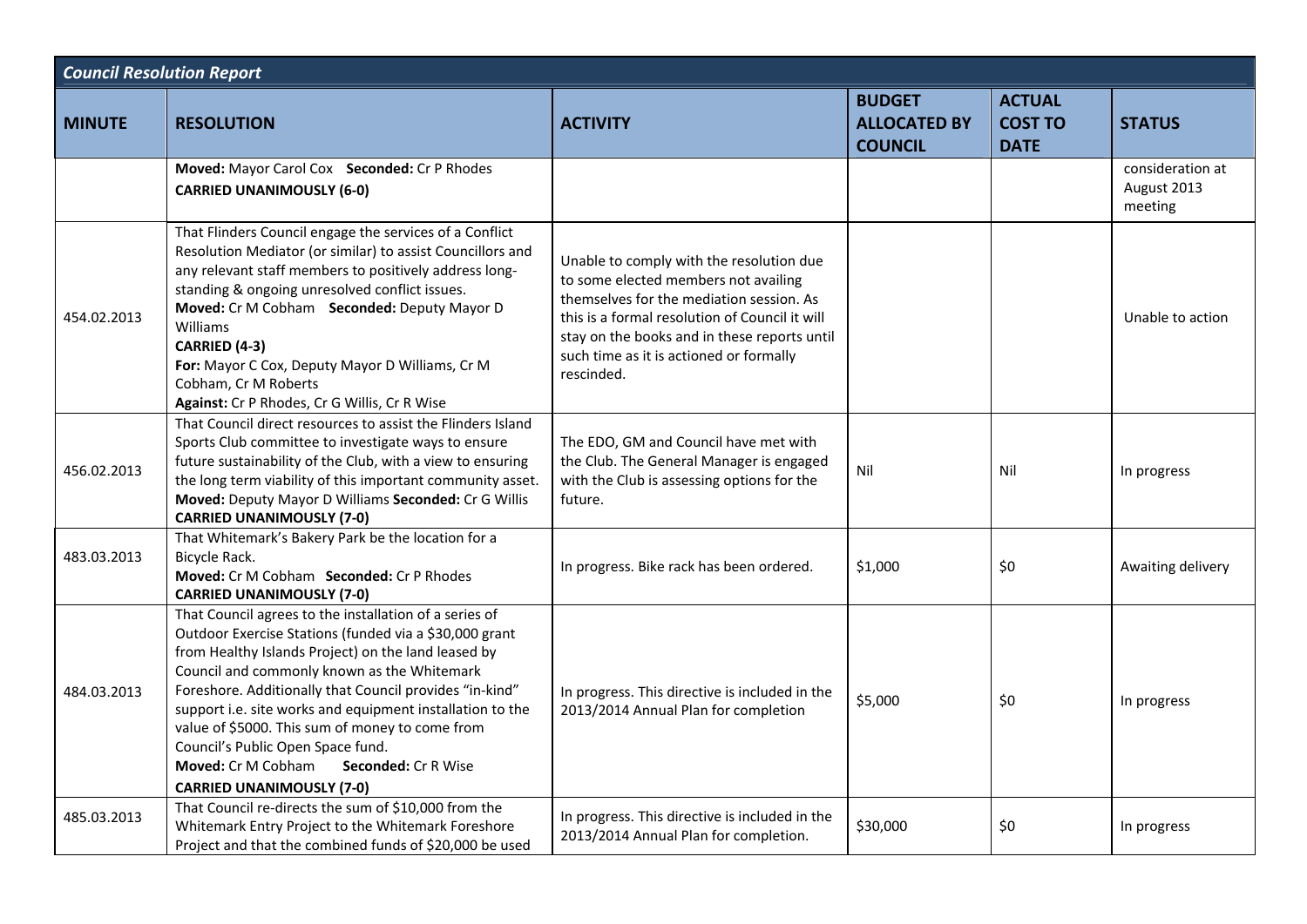| <b>Council Resolution Report</b> |                                                                                                                                                                                                                                                                                                                                                                                                                                                                             |                                                                                                             |                                                        |                                                |                                                                                                                                                       |  |
|----------------------------------|-----------------------------------------------------------------------------------------------------------------------------------------------------------------------------------------------------------------------------------------------------------------------------------------------------------------------------------------------------------------------------------------------------------------------------------------------------------------------------|-------------------------------------------------------------------------------------------------------------|--------------------------------------------------------|------------------------------------------------|-------------------------------------------------------------------------------------------------------------------------------------------------------|--|
| <b>MINUTE</b>                    | <b>RESOLUTION</b>                                                                                                                                                                                                                                                                                                                                                                                                                                                           | <b>ACTIVITY</b>                                                                                             | <b>BUDGET</b><br><b>ALLOCATED BY</b><br><b>COUNCIL</b> | <b>ACTUAL</b><br><b>COST TO</b><br><b>DATE</b> | <b>STATUS</b>                                                                                                                                         |  |
|                                  | to purchase a suitable outdoor barbecue and replace the<br>existing "opera house" structure.<br>Council requests the General Manager seek quotes for the<br>demolition of the existing "Opera House" structure and<br>for the design and construction of a basic shelter and BBQ<br>for the site. These quotes are to be presented to Council<br>for formal consideration.<br><b>Moved: Mayor C Cox</b><br><b>Seconded: Cr G Willis</b><br><b>CARRIED UNANIMOUSLY (7-0)</b> |                                                                                                             |                                                        |                                                |                                                                                                                                                       |  |
| 529.05.2013                      | That Council allocates sufficient funds to quantify the cost<br>of upgrading the Emita Hall to a standard fit for public<br>use.<br>Moved: Cr M Roberts<br><b>Seconded: Cr R Wise</b><br><b>CARRIED (5-2)</b><br>For: Mayor C Cox, Deputy Mayor D Williams, Cr M<br>Cobham, Cr P Rhodes, Cr G Willis<br>Against: Cr M Roberts, Cr R Wise                                                                                                                                    | In progress and included in 2013/2014<br>Annual Plan.                                                       | NII                                                    | Unknown                                        | Community<br>Facilities Audit is in<br>progress.                                                                                                      |  |
| 531.05.2013                      | That Council acquires the capability to support the<br>ongoing temporary use of the Emita Hall by the cubs and<br>scouts.<br>Moved: Cr P Rhodes<br>Seconded: Deputy Mayor D<br>Williams<br><b>CARRIED UNANIMOUSLY (7-0)</b>                                                                                                                                                                                                                                                 | The Emita Hall has been closed to the public<br>until such time as the known safety risks are<br>rectified. | Nil                                                    | N/A                                            | A series of known<br>safety risks exist<br>with the facility and<br>ongoing use would<br>expose Council and<br>the community to<br>unacceptable risk. |  |
| 532.05.2013                      | That the Emita Hall committee and user groups be<br>consulted re the Hall repair/upgrade.<br>Seconded: Cr M Cobham<br>Moved: Cr M Roberts<br><b>CARRIED UNANIMOUSLY (7-0)</b>                                                                                                                                                                                                                                                                                               | Staff have met with the Committee and are<br>actively working towards the upgrade of the<br>Hall.           | <b>NII</b>                                             | N/A                                            | In progress                                                                                                                                           |  |
| 535.05.2013                      | That Flinders Council recognises the impact that Cancer<br>has on this small community and assists local runner and<br>Deputy Mayor David Williams in raising funds for the Cure<br>Cancer Foundation through offering Sponsorship as<br>follows:<br>a) Allocating staff resources to the value of \$500 to<br>raise media, local government and community<br>awareness of the 200kms for a Cure event;<br>and                                                              | Assistance is being provided.                                                                               | \$750                                                  | Staff time                                     | In progress                                                                                                                                           |  |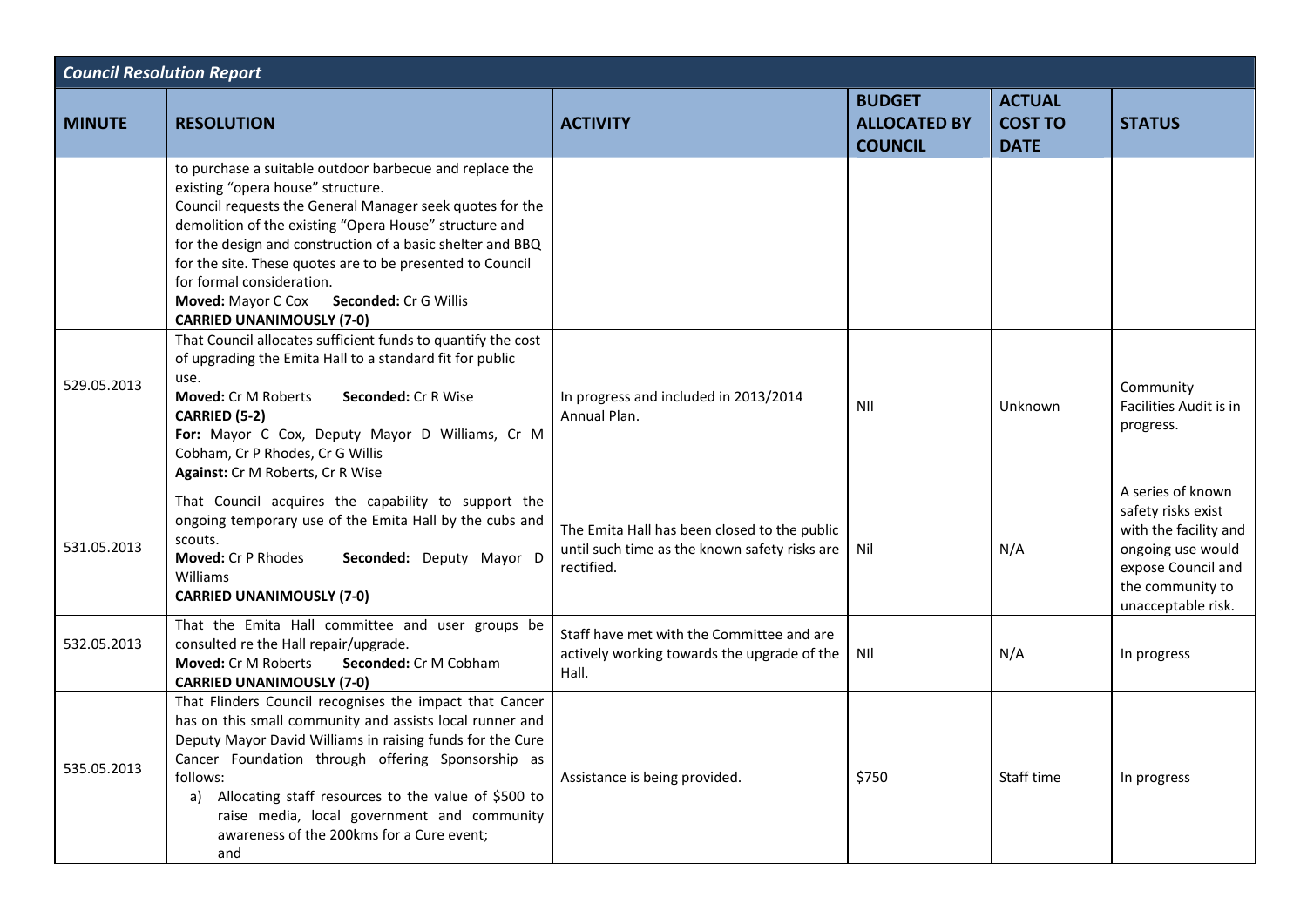| <b>Council Resolution Report</b> |                                                                                                                                                                                                                                                                                                                                                                                                                                                                                                                                                                                                                                                                                                                                                                                                                                                                                                                                                                                                                                                                                                                                                                                                                                 |                                                                                                                                                                         |                                                        |                                                |               |  |
|----------------------------------|---------------------------------------------------------------------------------------------------------------------------------------------------------------------------------------------------------------------------------------------------------------------------------------------------------------------------------------------------------------------------------------------------------------------------------------------------------------------------------------------------------------------------------------------------------------------------------------------------------------------------------------------------------------------------------------------------------------------------------------------------------------------------------------------------------------------------------------------------------------------------------------------------------------------------------------------------------------------------------------------------------------------------------------------------------------------------------------------------------------------------------------------------------------------------------------------------------------------------------|-------------------------------------------------------------------------------------------------------------------------------------------------------------------------|--------------------------------------------------------|------------------------------------------------|---------------|--|
| <b>MINUTE</b>                    | <b>RESOLUTION</b>                                                                                                                                                                                                                                                                                                                                                                                                                                                                                                                                                                                                                                                                                                                                                                                                                                                                                                                                                                                                                                                                                                                                                                                                               | <b>ACTIVITY</b>                                                                                                                                                         | <b>BUDGET</b><br><b>ALLOCATED BY</b><br><b>COUNCIL</b> | <b>ACTUAL</b><br><b>COST TO</b><br><b>DATE</b> | <b>STATUS</b> |  |
|                                  | b) \$250 as a direct donation.<br>Moved: Mayor C Cox<br>Seconded: Cr R Wise<br><b>CARRIED UNANIMOUSLY (6-0)</b>                                                                                                                                                                                                                                                                                                                                                                                                                                                                                                                                                                                                                                                                                                                                                                                                                                                                                                                                                                                                                                                                                                                 |                                                                                                                                                                         |                                                        |                                                |               |  |
| 558.06.2013                      | 1. That Council investigates the practicality and economic<br>cost to Council of holding the 2014 Small Islands Forum on<br>Flinders Island building on the experience of the Lord<br>Howe Island Board.<br>2. That funds be allocated in the 2013-14 Community<br>Development budget for this investigation.<br>Moved: Mayor C COX Seconded: Cr M Roberts<br><b>CARRIED UNANIMOUSLY (5-0)</b>                                                                                                                                                                                                                                                                                                                                                                                                                                                                                                                                                                                                                                                                                                                                                                                                                                  | A scoping report is provided with the<br>August Agenda.                                                                                                                 | \$15,306.48                                            |                                                | In progress   |  |
| 560.06.2013                      | 1. That Council fund from reserves and to a maximum<br>amount of \$110,000, the work necessary to ensure<br>that the Emita Hall is weather and vermin proof and a<br>safe, useable community facility.<br>2. That Council obtain at least two quotes from builders<br>re the renovation/repair work that is required on the<br>Emita Hall.<br>3. The essential work required, as deemed by Council<br>staff together with the Emita Hall Committee, is as<br>follows :-<br>replace existing roof and guttering<br>a)<br>rewire the building as per electricians brief<br>b)<br>ensure that the building is vermin-proof by re-<br>C)<br>cladding the exterior walls<br>d) provide the toilet facilities with disabled access<br>4. Provide the services of Council's OH&S Risk<br>Management Officer to investigate, liaise and<br>undertake the necessary work to enable community<br>volunteers to assist, where practicable, in the work<br>required at the Emita Hall.<br>5. Provide the services of Council's Community<br>Development Staff to seek funding opportunities for<br>the work required to upgrade the Hall's kitchen<br>facilities to at least the minimum standard required<br>for food preparation/serving. | Disabled toilet ordered and paid for.<br>A grant application has been submitted by<br>the Community Development Officer to<br>seek funding for works on the Emita Hall. | \$110,000                                              | $$5500 (+ statf)$<br>time)                     | In progress   |  |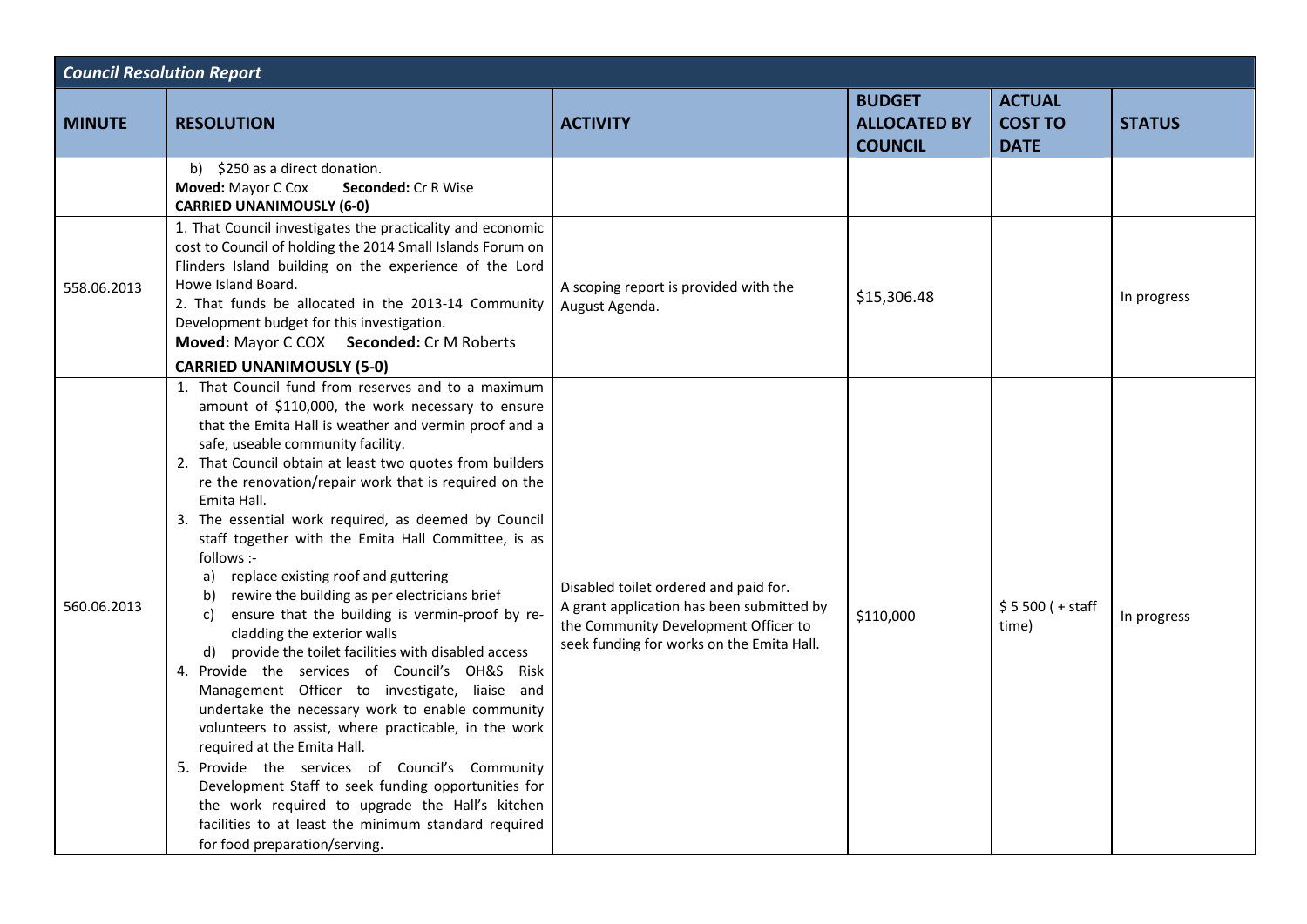| <b>Council Resolution Report</b> |                                                                                                                                                                                                                                                                                                                                                                                                                                                                             |                                                                              |                                                        |                                                |               |  |
|----------------------------------|-----------------------------------------------------------------------------------------------------------------------------------------------------------------------------------------------------------------------------------------------------------------------------------------------------------------------------------------------------------------------------------------------------------------------------------------------------------------------------|------------------------------------------------------------------------------|--------------------------------------------------------|------------------------------------------------|---------------|--|
| <b>MINUTE</b>                    | <b>RESOLUTION</b>                                                                                                                                                                                                                                                                                                                                                                                                                                                           | <b>ACTIVITY</b>                                                              | <b>BUDGET</b><br><b>ALLOCATED BY</b><br><b>COUNCIL</b> | <b>ACTUAL</b><br><b>COST TO</b><br><b>DATE</b> | <b>STATUS</b> |  |
|                                  | <b>Moved: Cr M Cobham</b><br>Seconded: Cr<br>M<br><b>Roberts</b><br><b>CARRIED UNANIMOUSLY (5-0)</b>                                                                                                                                                                                                                                                                                                                                                                        |                                                                              |                                                        |                                                |               |  |
| 566.06.2013                      | That Council resolve to grant Community Grant funds to<br>the listed projects.<br>Moved: Cr R Wise<br>Seconded: Cr M<br>Roberts<br><b>CARRIED UNANIMOUSLY (5-0)</b>                                                                                                                                                                                                                                                                                                         | Notify applicants and allocate funds to<br>reimburse applicants as required. | \$4,637.98                                             |                                                | In progress   |  |
| 568.06.2013                      | 1. That the Gunn Bequest Grants be allocated to projects<br>as listed.<br>2. That \$2000 be allocated to CBI Golf Club as an<br>additional Community Grant and that the Community<br>Development Officer be requested to assist the club in<br>sourcing grants for the remainder of the funds required.<br><b>Moved: Cr M Roberts</b><br>Seconded: Cr M Cobham<br><b>CARRIED UNANIMOUSLY (5-0)</b>                                                                          | Notify applicants and allocate funds to<br>reimburse applicants as required. | 1. \$4,898<br>$2.$ \$2,000                             |                                                | In progress   |  |
| 588.07.2013                      | That pursuant to Section 205 of the Local Government Act<br>1993; the Fees & Charges for the Financial Year 2013-14<br>be accepted as per the agenda item, with the following<br>changes:<br>add the value of a 'fee unit' as at $1st$ July 2013<br>$\bullet$<br>make all references to hall booking fees<br>$\bullet$<br>consistent<br>make all GST asterisks consistent<br>$\bullet$<br>Moved: Deputy Mayor D Williams<br>Seconded: Cr M Cobham CARRIED UNANIMOUSLY (7-0) | Make required changes to document.<br>Upload to website.                     |                                                        |                                                | Complete      |  |
| 589.07.2013                      | That in accordance with the provisions of the Local<br>Government Act 1993, Council adopts the Rates and<br>Charges (as listed) for the period 1 July 2013 to 30 June<br>2014.<br>Moved: Cr M Cobham Seconded: Cr R Wise<br><b>CARRIED UNANIMOUSLY (7-0)</b>                                                                                                                                                                                                                | Complete                                                                     |                                                        |                                                | Complete      |  |
| 590.07.2013                      | That in accordance with the provisions of Section 82 of<br>the Local Government Act 1993, the Budget Estimates for<br>the Financial Year 1 July 2013 to 30 June 2014 be adopted.                                                                                                                                                                                                                                                                                            |                                                                              |                                                        |                                                |               |  |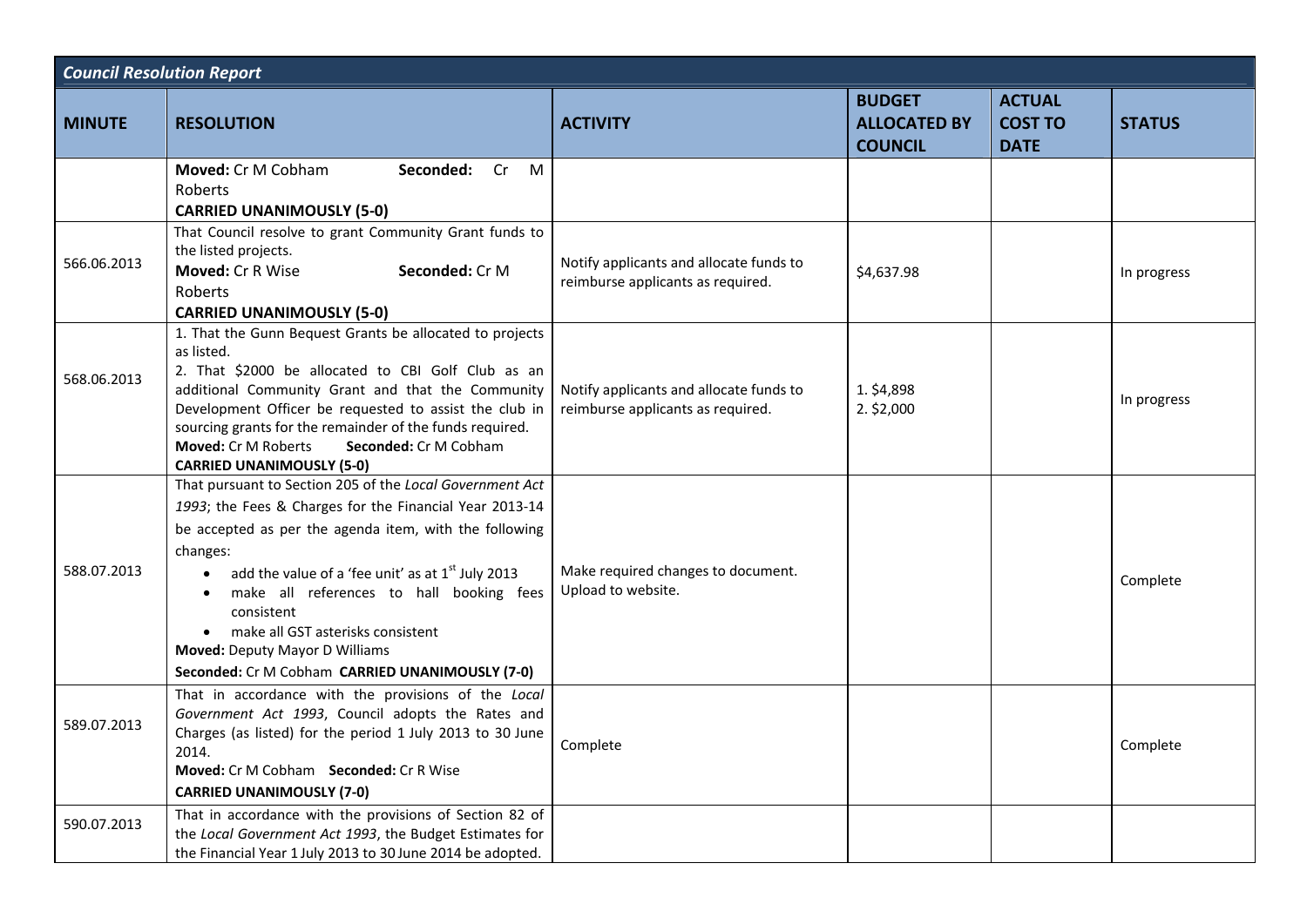| <b>Council Resolution Report</b> |                                                                                                                                                                                                                                                                                                                                                                                                                                                                                                               |                                       |                                                        |                                                |               |  |
|----------------------------------|---------------------------------------------------------------------------------------------------------------------------------------------------------------------------------------------------------------------------------------------------------------------------------------------------------------------------------------------------------------------------------------------------------------------------------------------------------------------------------------------------------------|---------------------------------------|--------------------------------------------------------|------------------------------------------------|---------------|--|
| <b>MINUTE</b>                    | <b>RESOLUTION</b>                                                                                                                                                                                                                                                                                                                                                                                                                                                                                             | <b>ACTIVITY</b>                       | <b>BUDGET</b><br><b>ALLOCATED BY</b><br><b>COUNCIL</b> | <b>ACTUAL</b><br><b>COST TO</b><br><b>DATE</b> | <b>STATUS</b> |  |
|                                  | <b>Moved: Cr P Rhodes</b><br><b>Seconded: Cr G Willis</b><br><b>CARRIED UNANIMOUSLY (7-0)</b>                                                                                                                                                                                                                                                                                                                                                                                                                 |                                       |                                                        |                                                |               |  |
| 591.07.2013                      | That if the NRM North funding doesn't come through<br>Council will reconsider the budget in light of reduced<br>income.<br>Moved: Mayor C Cox<br><b>Seconded: Cr M Cobham</b><br><b>CARRIED UNANIMOUSLY (7-0)</b>                                                                                                                                                                                                                                                                                             | NRM North funding is as yet unknown.  |                                                        |                                                | Ongoing       |  |
| 593.07.2013                      | That Council receives and adopts the 2013-2014 Flinders<br>Council Annual Plan with the listed changes, and directs<br>the General Manager to:<br>1. Make a copy of the Annual Plan available for public<br>inspection at the Council office during ordinary<br>business hours; and<br>Provide the Director of Local Government and the<br>2.<br>Director of Public Health with a copy of the Annual<br>Plan.<br>Moved: Cr M Roberts Seconded: Deputy Mayor D<br>Williams<br><b>CARRIED UNANIMOUSLY (7-0)</b> | Complete                              |                                                        |                                                | Complete      |  |
| 594.07.2013                      | That Council adopts the Organisational Business Plan.<br>Moved: Cr M Cobham<br><b>Seconded: Cr P Rhodes</b><br><b>CARRIED UNANIMOUSLY (7-0)</b>                                                                                                                                                                                                                                                                                                                                                               | Complete                              |                                                        |                                                | Complete      |  |
| 596.07.2013                      | That Council notes the reports provided by Councils' Parks<br>and Reserves Officer, Kat Hopkins, and allocates an<br>additional \$17,000 to weed management on Council land<br>in the 2013-14 budget to implement the proposed<br>Roadside Weed Management Strategy.<br>Moved: Cr R Wise Seconded: Deputy Mayor D Williams<br><b>CARRIED UNANIMOUSLY (7-0)</b>                                                                                                                                                | Complete                              |                                                        |                                                | Complete      |  |
| 597.07.2013                      | That the Flinders Council instructs the General Manager<br>to work with the private land owner and Crown Lands to<br>formalise enduring access for the public to White Beach<br>on Flinders Island.                                                                                                                                                                                                                                                                                                           | Included in the 2013/2014 Annual Plan |                                                        |                                                | Not Started   |  |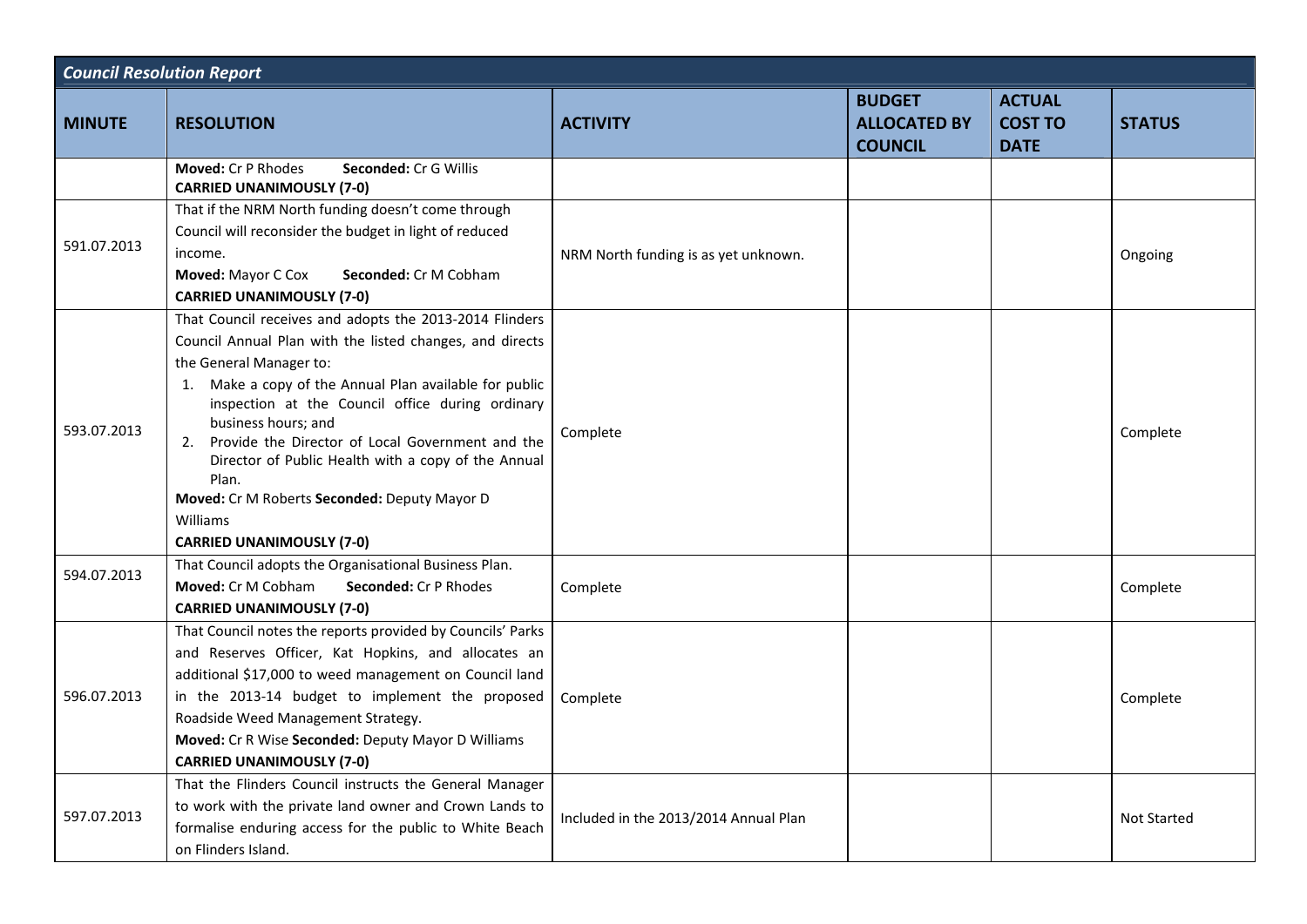| <b>Council Resolution Report</b> |                                                                                                                                                                                                                                                                                                                                                                                                                                                                                                                                                                                                                                                                                                                                                                                                                                                                                                                                                                                                                                                                                                                                                                                                                                                                                                                                                                                                                                                          |                                            |                                                        |                                                |               |  |
|----------------------------------|----------------------------------------------------------------------------------------------------------------------------------------------------------------------------------------------------------------------------------------------------------------------------------------------------------------------------------------------------------------------------------------------------------------------------------------------------------------------------------------------------------------------------------------------------------------------------------------------------------------------------------------------------------------------------------------------------------------------------------------------------------------------------------------------------------------------------------------------------------------------------------------------------------------------------------------------------------------------------------------------------------------------------------------------------------------------------------------------------------------------------------------------------------------------------------------------------------------------------------------------------------------------------------------------------------------------------------------------------------------------------------------------------------------------------------------------------------|--------------------------------------------|--------------------------------------------------------|------------------------------------------------|---------------|--|
| <b>MINUTE</b>                    | <b>RESOLUTION</b>                                                                                                                                                                                                                                                                                                                                                                                                                                                                                                                                                                                                                                                                                                                                                                                                                                                                                                                                                                                                                                                                                                                                                                                                                                                                                                                                                                                                                                        | <b>ACTIVITY</b>                            | <b>BUDGET</b><br><b>ALLOCATED BY</b><br><b>COUNCIL</b> | <b>ACTUAL</b><br><b>COST TO</b><br><b>DATE</b> | <b>STATUS</b> |  |
|                                  | <b>Moved: Cr G Willis</b><br><b>Seconded: Cr M Cobham</b><br><b>CARRIED UNANIMOUSLY (7-0)</b>                                                                                                                                                                                                                                                                                                                                                                                                                                                                                                                                                                                                                                                                                                                                                                                                                                                                                                                                                                                                                                                                                                                                                                                                                                                                                                                                                            |                                            |                                                        |                                                |               |  |
| 598.07.2013                      | That Council include in its Annual Plan for 2013-2014 the<br>following:<br>Action: 2.2.1.1 Council explore the development of a boat<br>launching facility and associated infrastructure adjacent<br>to the Tasports Slip at Lady Barron.<br>Tasks:<br>1. Cr Willis develops a working group to firstly get<br>community agreement to construct a new boat<br>ramp and then to liaise with users on the design<br>required for the facility and reports back to Council<br>on the preferred approach.<br>2. Officers approach Crown Land Services and seek<br>information on the current land titles and ownership<br>details of land adjacent to the Tasports Slip area at<br>Lady Barron. This information is presented to<br>Council at a workshop once attained.<br>3. Officers seek cost estimates to secure a lease (or<br>license) for the agreed area to facilitate the<br>development of a car park and boat launching<br>facility.<br>4. Council consider the matter formally and if agreed,<br>provide funding to secure a lease or license for the<br>site and commission the design of the boat ramp<br>and associated infrastructure.<br>5. Council seeks assistance from MAST and Tasports to<br>develop the proposal.<br>6. If funding is secured, Council allocates the required<br>funds as part of its 2014-2015 budget to construct<br>the facility.<br>Moved: Cr G Willis Seconded: Cr M Cobham<br><b>CARRIED UNANIMOUSLY (7-0)</b> | Discussion with Tasports have taken place. |                                                        |                                                | Ongoing       |  |